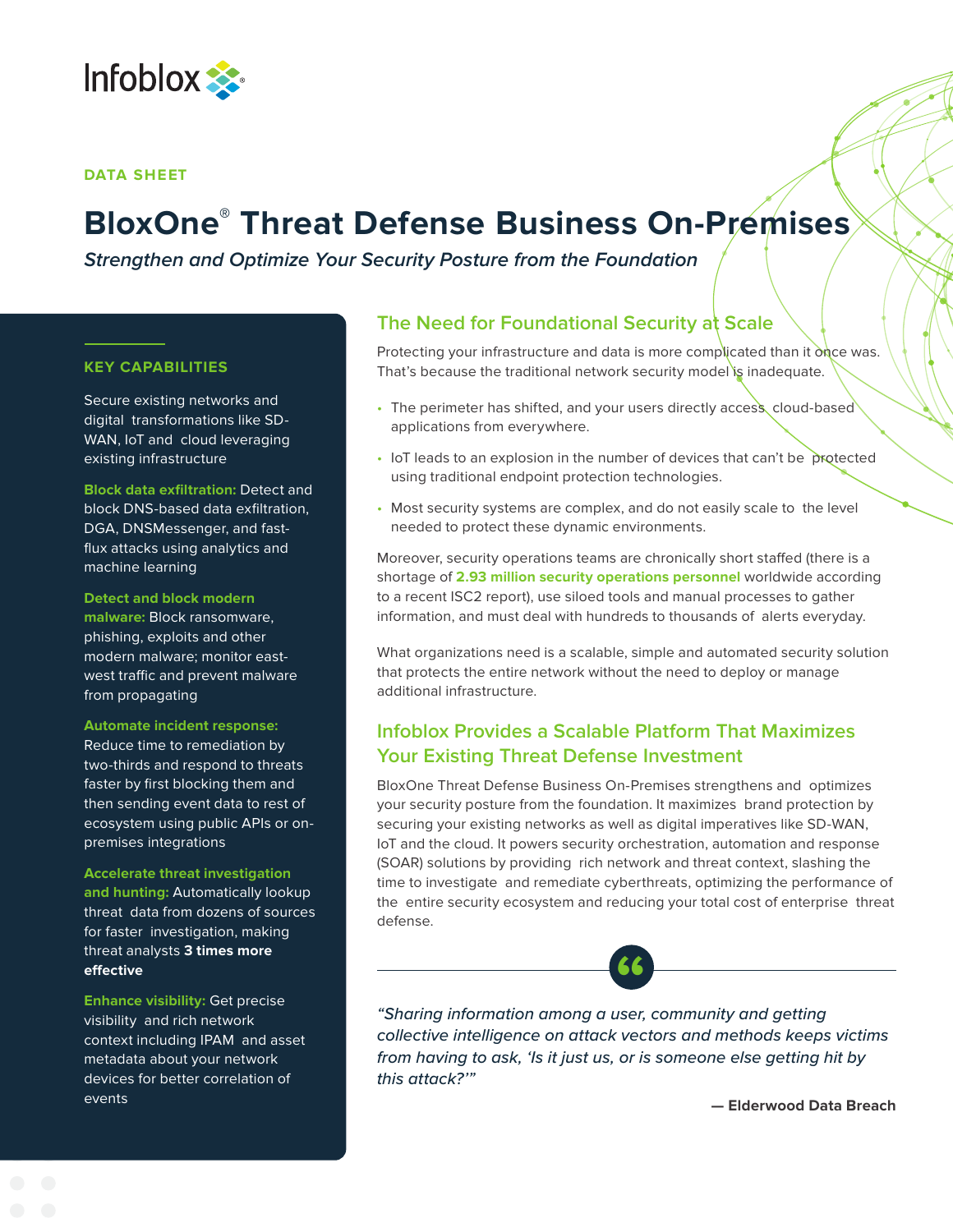

Figure 1: BloxOne Threat Defense Business On-Premises Architecture

# **Maximize Security Operations Center Efficiency**

## **Reduce Incident Response Time**

- Automatically block malicious activity and provide the threat data to the rest of your security ecosystem for investigation, quarantine and remediation
- Optimize your SOAR solution using contextual network and threat intelligence data, and Infoblox ecosystem integrations (a critical enabler of SOAR)
- Reduce time to remediation by **two-thirds**
- Use curated threat intelligence and block bad stuff before it even gets to perimeter defenses to reduce the noise from firewalls and the number of alerts teams must review
- Reduce total expense of threat defense by making all components more productive and efficient

#### **Unify Security Policy with Threat Intel Portability**

- Collect and manage curated threat intelligence data from internal and external sources and distribute it to existing security systems
- Reduce cost of threat feeds while improving effectiveness of threat intel across entire security portfolio

#### **Accelerate Threat Investigation and Hunting**

- Make your threat analysts team **3x more productive** by empowering security analysts with automated threat investigation, insights into related threats and additional research perspectives from expert cyber sources to make faster, more accurate decisions on threats.
- Reduce human capital required for threat analytics

To learn more about the ways that BloxOne Threat Defense Business On-Premises secures your data and infrastructure, please visit <https://www.infoblox.com/products/bloxone-threat-defense>